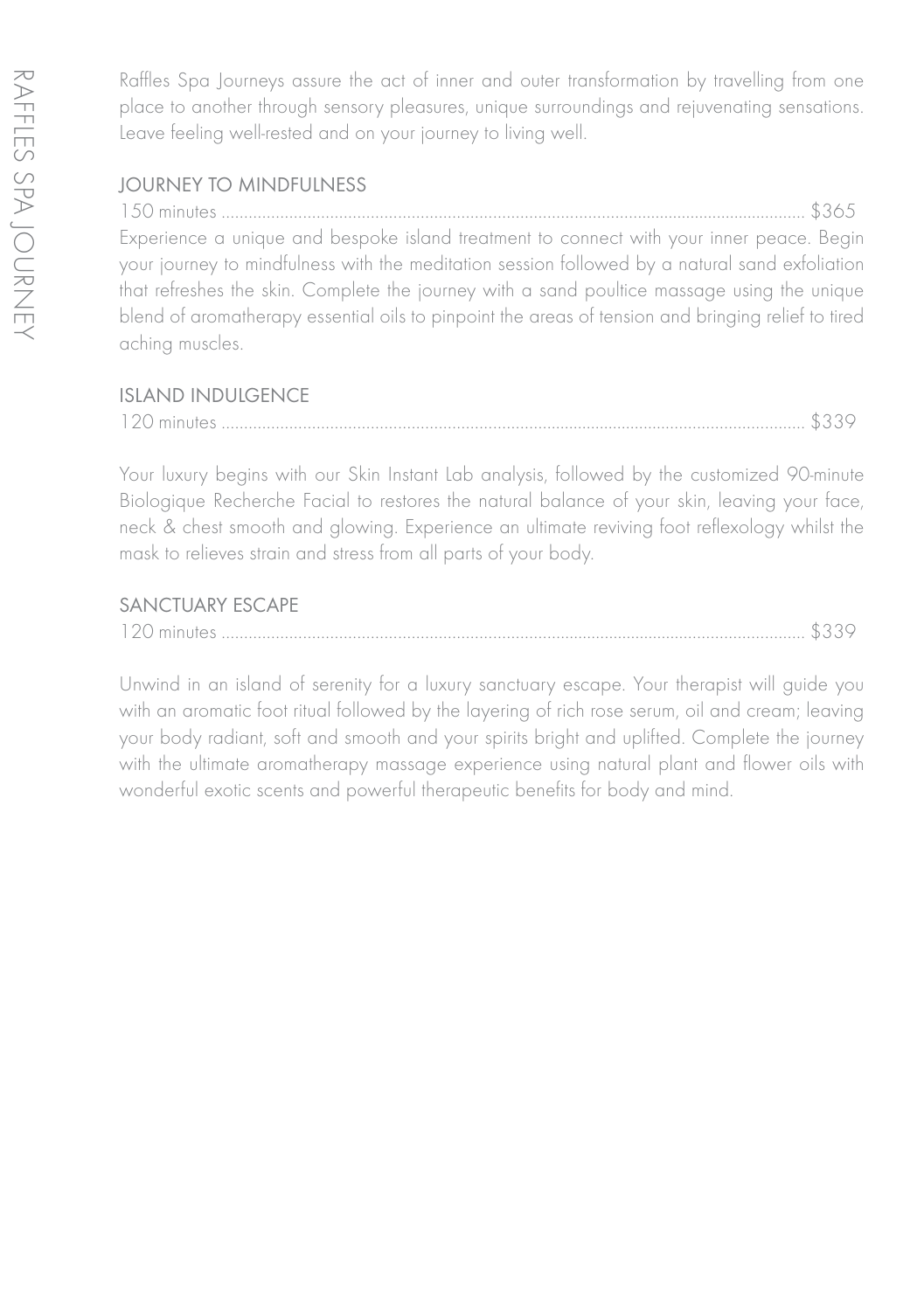## REGENERATING ANTI-AGING FACIAL

90 minutes ………………………………………………………………………………............................………….. \$355 A genuine alternative to fillers, this exceptional anti-aging treatment will visibly lift and treat all signs of aging. It is an intense, regenerating treatment that, thanks to its action on the extracellular matrix, also accelerates the healing process. Designed for mature skin damaged by the signs of age, it is the best alternative to cosmetic injections.

## BIOLOGIQUE RECHERCHE CUSTOMIZED FACIAL

60 / 90 minutes ………………………………………………………………......................……………… \$239/\$319 Using the Biologique Recherche Methodology, this highly customized facial, first assesses your skin, using a physiological, behavioral and tactile approach, while considering your long-term and short-term beauty goals. Our skilled therapist will deliver a deeply restorative treatment, using Biologique Recherche's highly-personalized protocols and products for visible lifting to create a radiant results.

## FACIAL ENHANCEMENT

Upgrade your facial experience for even more visible results by choosing one or more of our created facial enhancements. Enhancements are available as incorporated addition to facial services without adding additional time to the treatment. All enhancement must be booked and received with a treatment.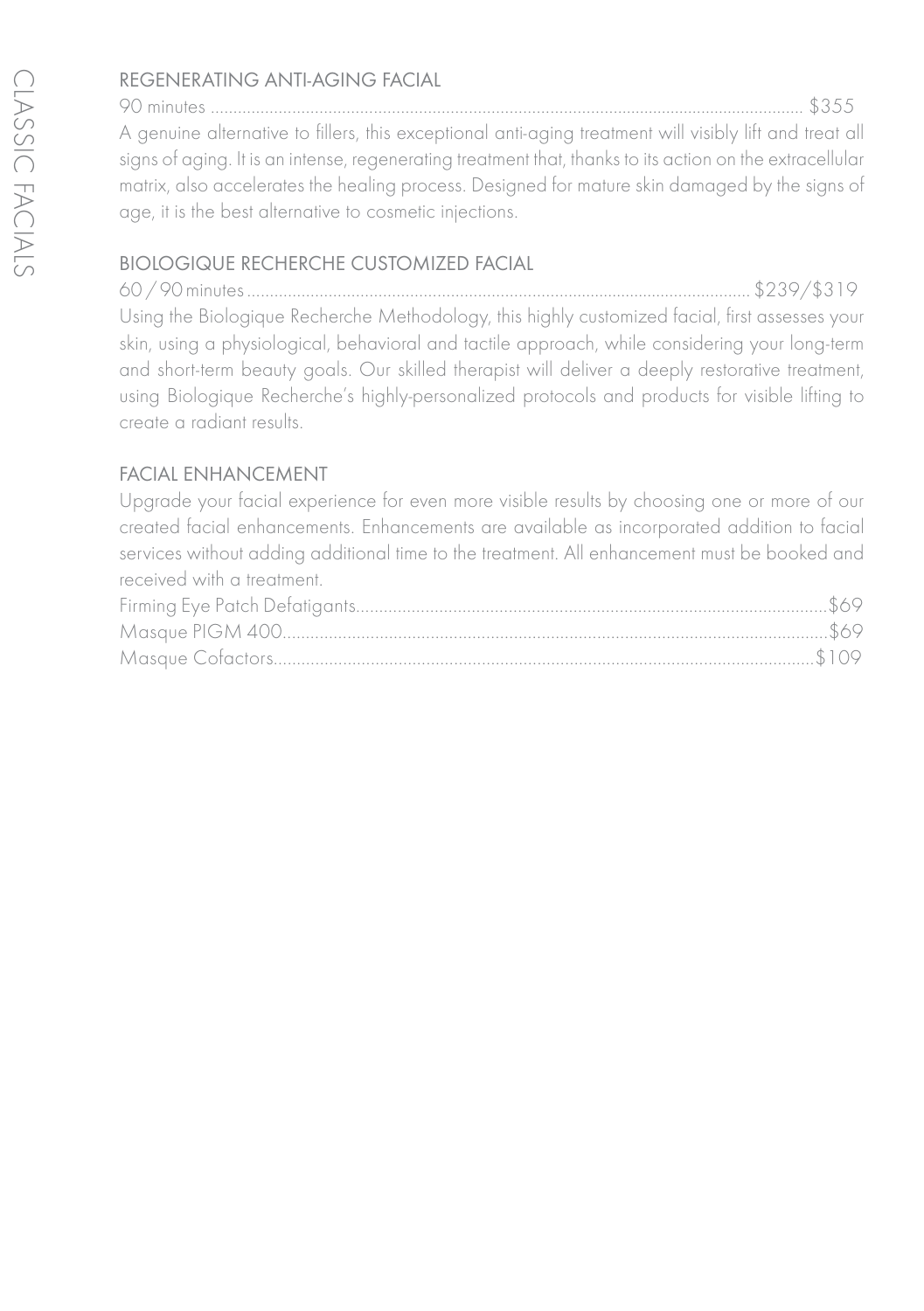## ENRICH YOURSELF

90 minutes …………………………………………………............................……………………………………….. \$259 Bring back your radiance with this comforting and restorative treatment designed to rejuvenate dry skin. An intensive body exfoliation stimulates the body's circulation while removing dead cells to revive tired-looking skin. Your body is layered in a deeply hydrating gel, followed by a moisturizing and softening mix of oil and cream that penetrates the skin after the body is wrapped. The treatment is finished with an Ayurvedic scalp massage that helps to dissolves tension and stress so that mind and body are nourished and rejuvenated.

# RADIANT ROSE HYDRATOR

60 minutes …………………………………............................……………………………………………………….. \$199 This intensely hydrating treatment includes the layering of rich rose serum, oil and cream, leaving your body radiant, soft and smooth. Rich moisturizing oils and creams are layered onto freshly exfoliated skin before being gently wrapped and left to deeply penetrate with the body's own heat. The essential oils work simultaneously on the physical, mental and emotional aspects of wellbeing.

# SUN SOOTHER COCONUT ALOE WRAP

60 minutes ………………………………………………………………………............................………………….. \$199 The Maldivian revere the coconut for its many uses and admire aloe gel for its soothing properties. Pamper your skin after time in the sun with our exceptional cooling treatment. The natural coconut scrub helps to deeply moisturize your skin while the banana leaf aloe gel wrap leaves it softer and more supple.

# TROPICAL MARINE BODY POLISH

60 minutes ………………………………………………………………............................………………………….. \$199 Polish your skin with this highly cleansing body polish that has been formulated to draw toxins out of the skin. The green Tea Sea salt scrub creates invigorating exfoliation while the seaweed draws out toxins and impurities leaving the skin feeling smooth and revitalized.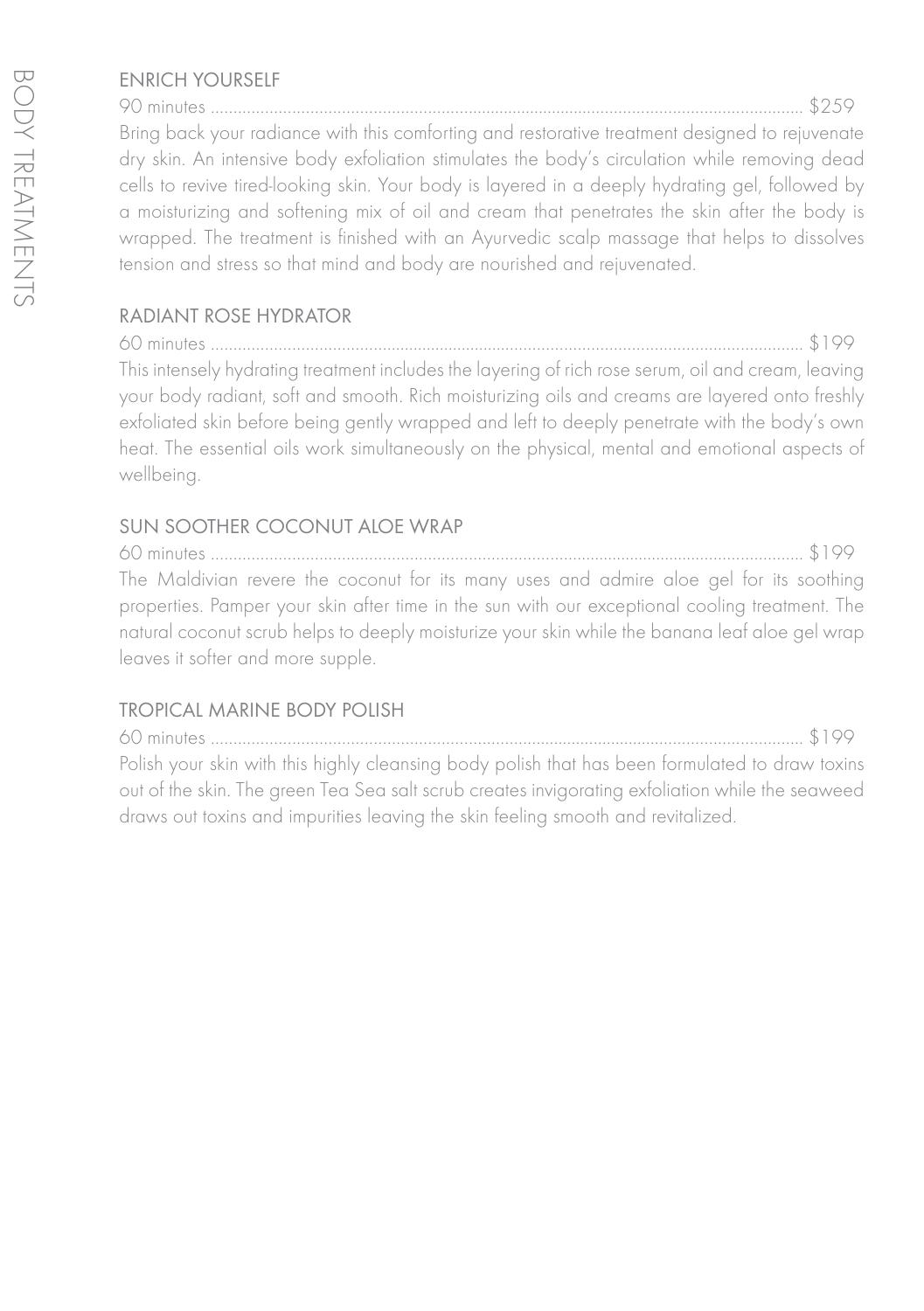### RAFFLES MALDIVES SIGNATURE MASSAGE

90 minutes …………………………………………………………………………………............................……….. \$265 Inspired by the natural healing resources of the island, our skilled therapists have developed the most therapeutic and relaxing treatment that begins with a consultation to understand your current state of being. Encompassing several techniques of soothing chakra's, traditional Asian fusion and warm bamboo massage techniques to effectively soothe achy tired muscles and decompress your nerves. The treatment ends with a warm coconut oil scalp massage focusing on your third eye to induce deep relaxation and release all your worries.

## ISLAND HARMONY THERMAL MASSAGE

90 minutes …………………………………………………………………………............................……………….. \$255 This unique holistic thermal massage experience accentuates the benefits of the ocean, ancient Asian healing rituals and energy that balance your body and mind. The thermal healing experience incorporates volcanic stone therapy, ocean seashells, or herbal poultice in order to harmonize and balance your energy flow, allowing your body to de-stressed and soothe you into a deep state of relaxation.

## TRADITIONAL THAI MASSAGE

90 minutes …………………………………………………………………............................……………………….. \$255 Feel the mind and body succumb to complete relaxation with this ancient healing massage combining acupressure, stretching, and assisted yoga postures. Loose fitting clothing is recommended for guest comfort.

#### PERSONALIZED WELL-BEING MASSAGE

60/90 minutes ………………………………………………………….......................…………………… \$169/\$259 Calm yourself after a long journey and unwind with Aromatherapy Associates De-Stress, Relax, Revive or Renew Rose with natural healing power ingredients to effectively enhance the state of physical, mental and emotional wellbeing.

#### DE-STRESS MUSCLE MASSAGE

60/90 minutes ………………………………………………………………….......................…………… \$169/\$259 This deeply restorative treatment is specifically designed for tight, stressed and aching muscles. Swedish and cross muscle fiber massage techniques combined with stretching and draining, are partnered with essential oils known for their beneficial effects on the circulation. Black pepper, rosemary and ginger warm the muscles and help disperse the buildup of lactic acid that causes stiffness and pain. Calming lavender soothes and is anti-inflammatory.

#### TRADITIONAL BALINESE MASSAGE

60/90 minutes ………………………………………………………………….......................…………… \$159/\$239 Experience the authentic traditional Balinese methods. This treatment eases muscle tension, calms neural pathways, encourages circulation and reduces stress through stretching and a focus on palm, thumb and elbow pressure points. Specially blended aromatic essential oils reinstate peace of mind with their unique calming and soothing qualities.

#### ORIENTAL FOOT MASSAGE

60 minutes ………………………………………………………………............................………………………….... \$139 Experience holistic revitalization and deep relaxation as your therapist applies specific thumb and finger techniques to various reflex points on the feet, which effectively stimulate corresponding organs in the upper body.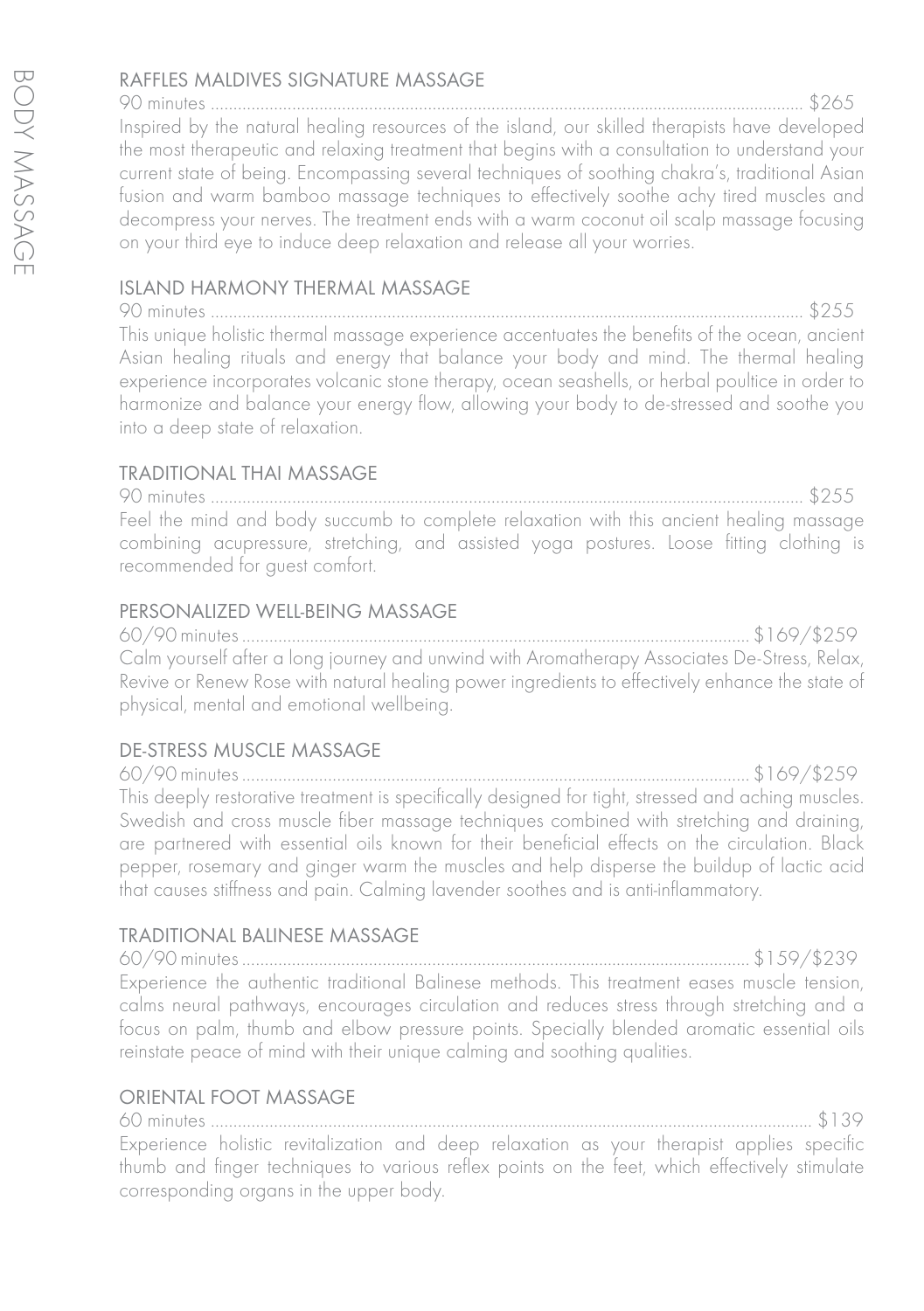## Margaret Dabbs London Fabulous Legs Treatment

60 minutes ……………………………………………………..............................…………………………………….... \$159 A bespoke and luxurious treatment for the legs that fuses medical expertise with beautifying benefits for transformative results. Utilizing the Margaret Dabbs London Fabulous Legs range, this innovative treatment focuses on venous de-congestion, boosting circulation and reducing heaviness and swelling, whilst at the same time refining the appearance of legs, illuminating the complexion and toning the skin. An indulgent treat that leaves your legs feeling healthy and visibly more slender, silky and light.

## Margaret Dabbs London Supreme Pedicure

60 minutes ……………………………………………………………………………............................……...……….... \$129 Our outstanding expert pedicure gives long lasting results, with the indulgence of the full range of Margaret Dabbs London Fabulous Feet products and finishing with exfoliation, a foot bath and a wonderful revitalizing and hydrating foot massage. Pure transformation with effective results, leaving you feeling like you are "Walking on Air".

### Margaret Dabbs London Supreme Manicure

60 minutes ……………………………………………………..............................……………………………………..…\$109 Our outstanding anti-ageing expert manicure treatment. Giving exceptional results, with the indulgence of the full range of Margaret Dabbs London Fabulous Hands products. The treatment concludes with a wonderful creamy scrub, anti-ageing hand serum and a hand and lower arm massage finished with polish. Simply the best manicure you can find.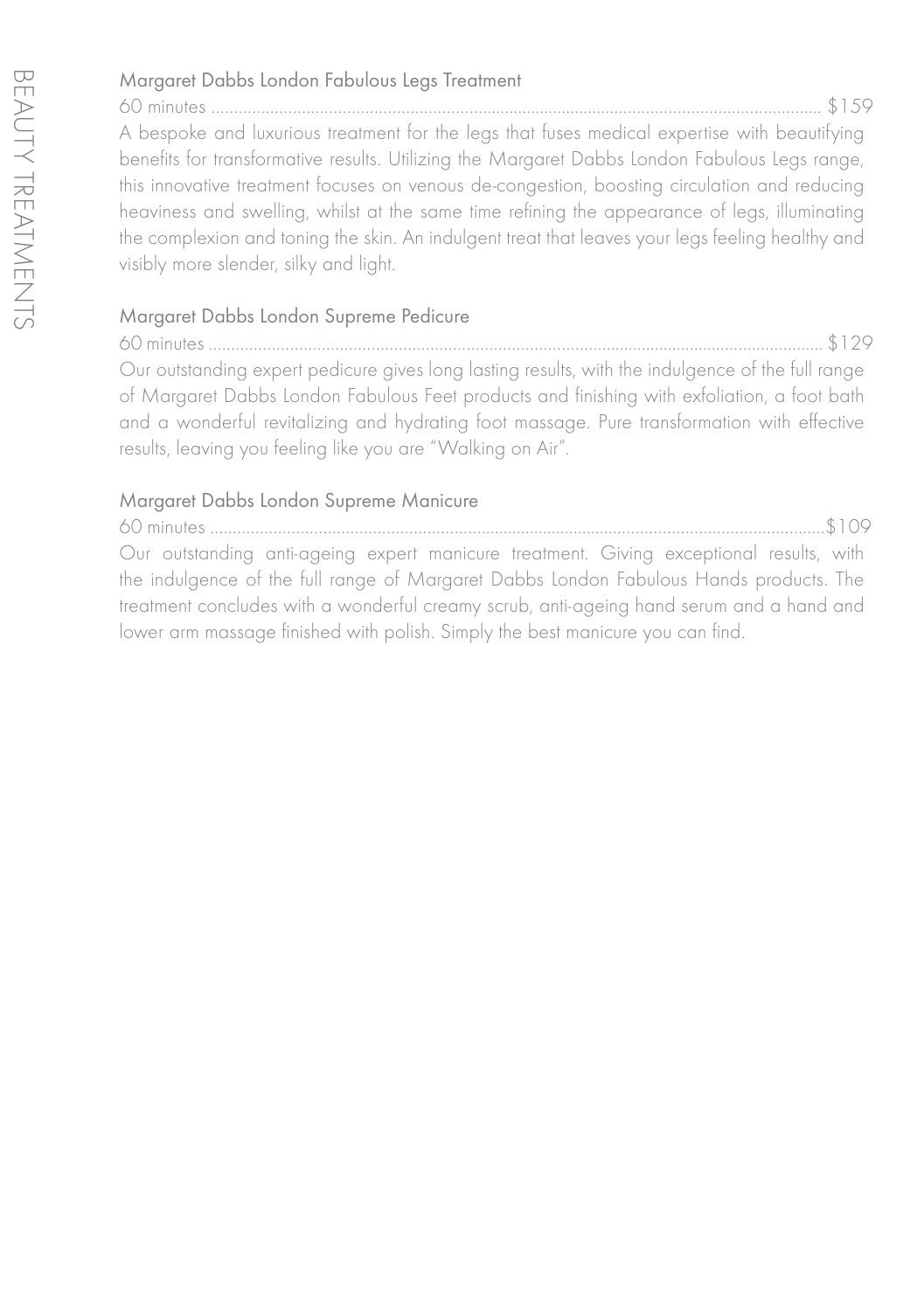For those of you who wish to upgrade any of our present treatment list with additional time and services, or for those who don't have the time to stay and indulge, we have created mini treatments to suit all your skin care needs, ensuring complete relaxation and rejuvenation. Choose from a variety of 30 minute mini treatments including: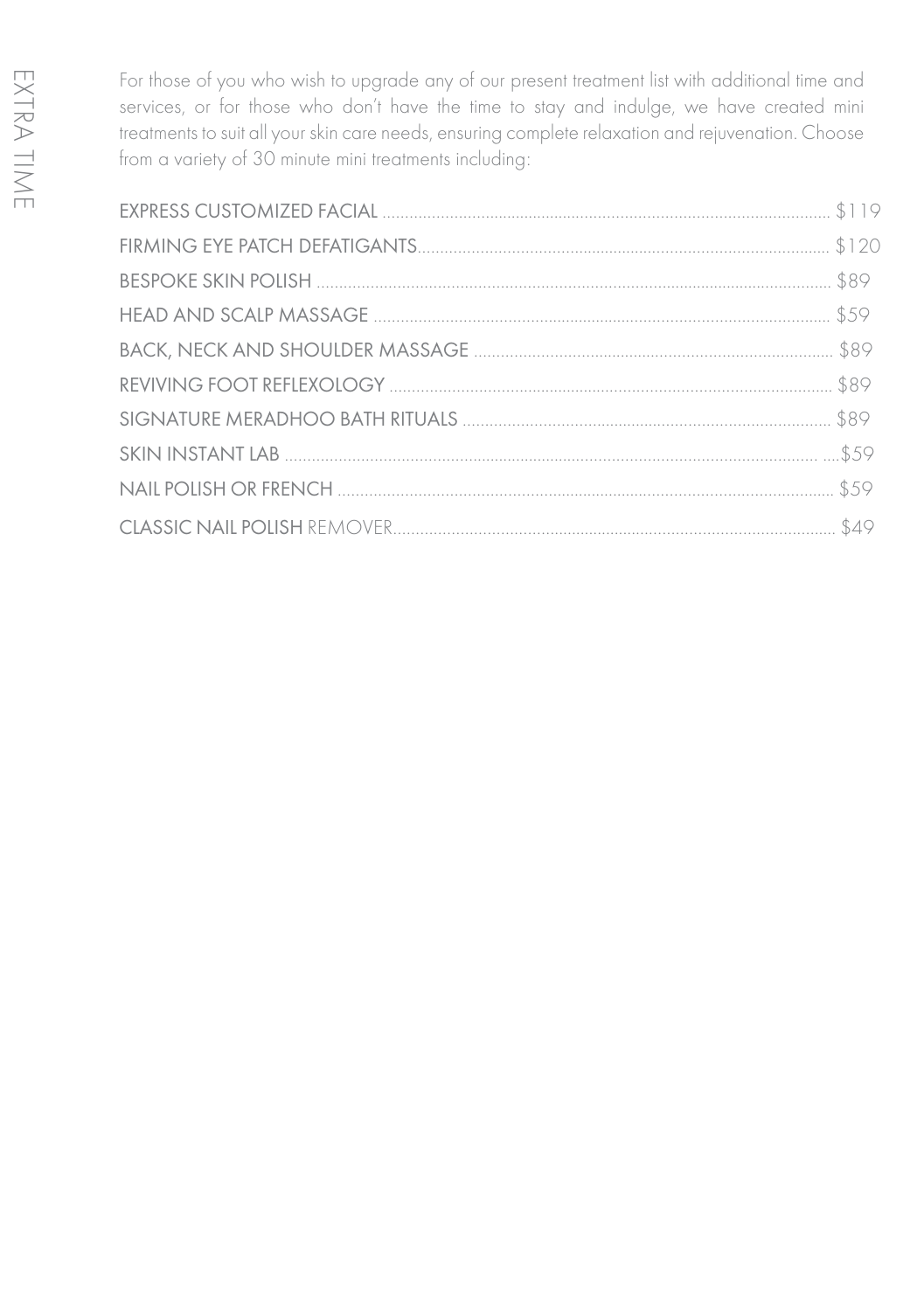## Kids Relaxing Massage

60 minutes ……………………………………………………..............................…………………………………….... \$129 Highly customized massage yet relaxing to address the needs of the young one. Select your massage oil to enhance your focus and cope better once you return to your busy school schedule.

#### Kids Manicure & Pedicure

60 minutes ……………………………………………………………………………............................……...……….... \$129 Indulge to our special hydrating treatment of a healthy & well cared for hands and feet to promote growth of healthier nails. Fit into the crowd with confidence after we nurture your cuticles, nails, skin, and polish your nails with your favorite color.

### Kids Facial

30 minutes ……………………………………………………..............................……………………………………....…\$99 Discover an excellence of skin care ritual for a young one with this highly customized facial. Our professional therapist will evaluate and treat the kid's sensitive and sometimes problematic skin which includes deep cleansing, exfoliation, mask and massage followed by the appropriate moisturizer.

### Kids Coco Body Polish

30 minutes ……………………………………………………..............................…………………………………..….... \$99 Designed to help hydrate, cleanse, and smooth the skin to remove any impurities. Skin is cleansed and exfoliated and moisturizer is applied to complete the treatment.